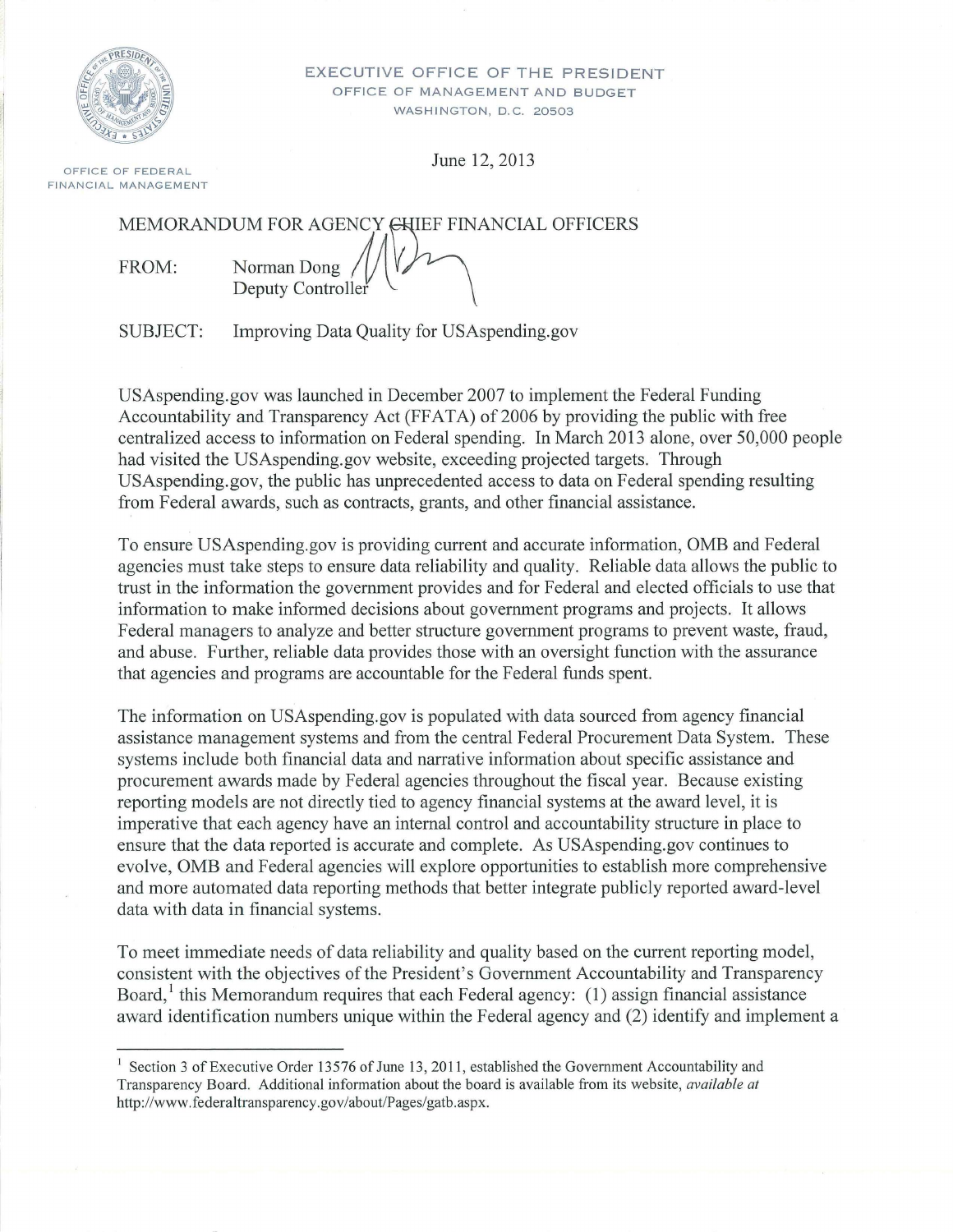process to compare and validate USAspending.gov funding information with data in the agency's financial system. Based on this validation process, each agency shall report to OMB the accuracy rate of its USAspending.gov data on a quarterly basis. These requirements build on guidance outlined in M-10-06 ofDecember 2009, *Open Government Directive,* and accompanying February and April2010 OMB guidance, and the data quality plans submitted by each agency in response to that guidance.

**I. New Requirements for Financial Assistance Awards:** *For Purposes ofReporting to USAspending.gov, Each Federal Agency Must Assign a Federal Award Identification Number, Unique Within the Federal Agency, to Each Award for Financial Assistance* (October 2013)

Beginning in October 2013, each Federal agency must assign a *Federal Award Identification Number* (FAIN), unique within the Federal agency, to each financial assistance award. A FAIN that is unique by Federal agency makes it easier for recipients to correctly report sub-awards. In addition, the public can use the FAIN and the Catalog of Federal Domestic Assistance (CFDA) number together to find one accurate result when searching online. Once an agency assigns a FAIN and reports it to USAspending.gov, the Federal agency may not - with limited exceptions modify the FAIN during the life of the award.

Further, once a Federal agency assigns a FAIN, that Federal agency must ensure that the FAIN is clearly identified in all Federal award documents. As a term and condition of the award, Federal agencies must require that all recipients document the assigned FAIN on each subaward under the Federal award.

Federal procurement awards continue to be subject to the requirements for uniform procurement instrument identification numbers in the Federal Acquisition Regulation (FAR) Subpart 4.1600.

## **II. Assuring Data Quality for USAspending.gov** (November 2014)

To assure the quality of financial data on USAspending.gov, agencies shall, in accordance with timelines below develop procedures to validate USAspending.gov prime Federal award financial data, report to OMB if discrepancies exist between USAspending.gov and its financial systems, and provide annual assurance for the quality of USAspending.gov's financial data.

## *Specifically:*

- (1) By October 1, 2013, each Federal agency shall have developed and implemented procedures to validate USAspending.gov prime Federal award financial data with data maintained in the agency's financial system.
- (2) Beginning October 1, 2013, within 60 days of close of each quarter, each agency shall report to OMB the accuracy rate of USAspending.gov prime Federal award financial data based on its validation process if discrepancies exist between USAspending.gov and financial systems.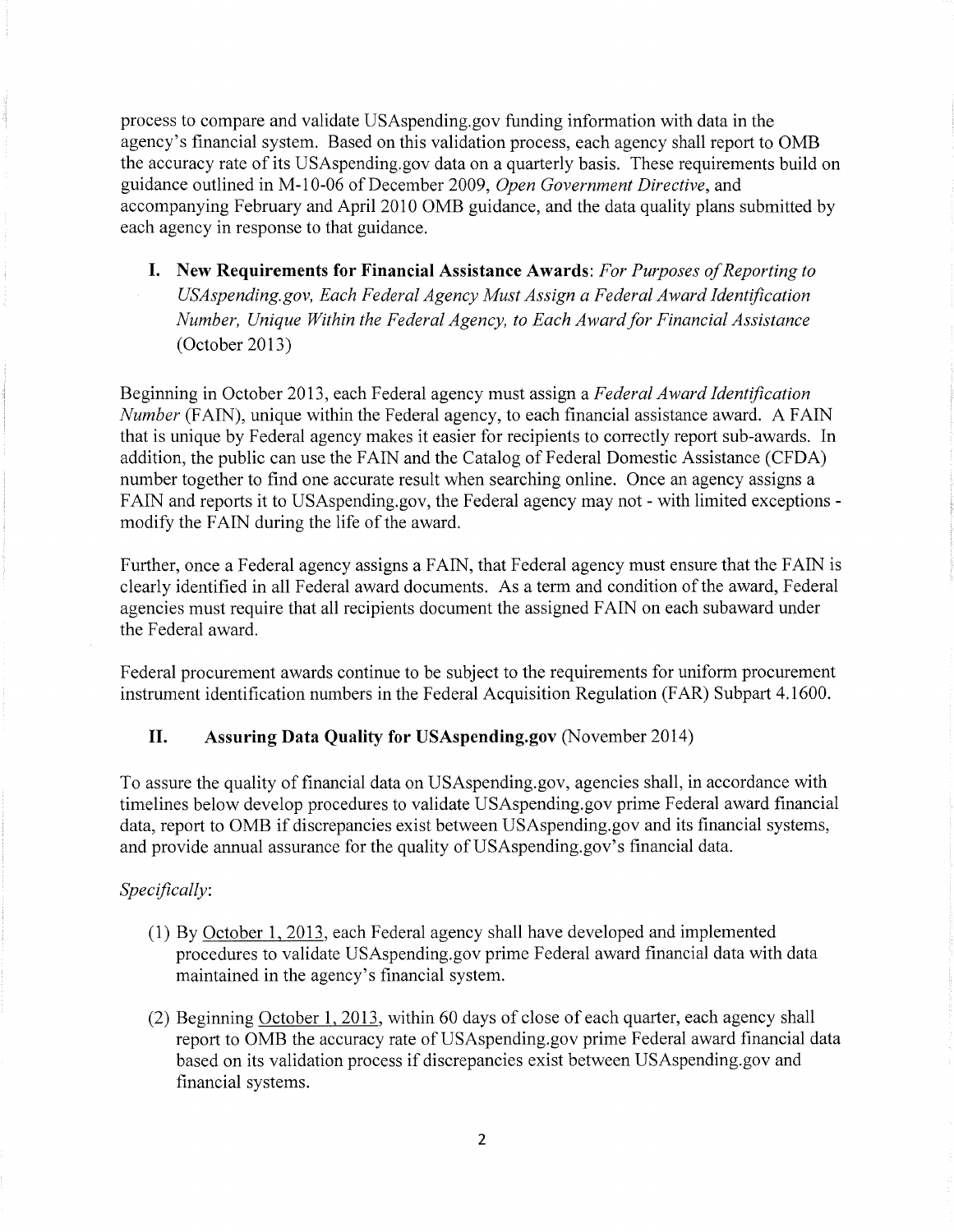- (3) By November 15, 2014, based on the validation described above, each agency must make the following assurances for financial data reported on USAspending.gov:
	- The prime Federal award financial data reported on USAspending.gov is correct at the reported percentage of accuracy, and the agency has adequate internal controls over the underlying spending; and
	- The agency has implemented processes to ensure data completeness and accuracy on USAspending.gov by using control totals with financial statement data and comparing samples of financial data to actual award documents.<sup>2</sup>

These annual assurances must be included as part of the FY 2014 annual assurance statement as provided by the Federal Managers' Financial Integrity Act of 1982 (31 U.S.C. 3512(d)(2)).

To meet assure the accuracy and completeness of USAspending.gov prime Federal award financial data, agencies shall either:

- (1) *Conduct a validation ofUSAspending.gov data through a comparison against FA!Ns (discussed in Section I above) in the financial systems.* Under this approach, agencies may report required financial information about awards directly to USAspending.gov from that financial system and may consider the information reported to be automatically validated; or
- (2) *Use well-recognized, published data sources for their validation.* The most appropriate authoritative source of public financial data is the SF 133, "Report on Budget Execution and Budgetary Resources," which OMB publishes online each month,<sup>3</sup> and auditors commonly use in their field work. Using the SF 133 reports in validating USAspending.gov data leverages both processes that have been in place for nearly 20 years to prepare the underlying data and the oversight of the quality of this data provided by OMB and the Department of the Treasury.

Because of the complexity of some agency operations, there is not a "one size fits all" approach to conducting the validation that supports these assurances. If an agency is unable employ (1) or (2) above to assure the quality of USAspending.gov data, it *may request to use an alternative methodology to OMB by August 31, 2013.* Such requests must:

- Describe the alternative methodology;
- Identify how this methodology will assure the accuracy of USAspending.gov data; and

<sup>3</sup> SF 133 reports are available on the internet at

https://max.omb.gov/maxportal/document/SF133/Budget/FACTS%20II%20-[%20SF%20 l33%20Report%20on%20Budget%20Execution%20and%20Budgetary%20Resources.html](https://max.omb.gov/maxportal/document/SF133/Budget/FACTS%20II%20-%20SF%20133%20Report%20on%20Budget%20Execution%20and%20Budgetary%20Resources.html) .

<sup>&</sup>lt;sup>2</sup> For the purposes of this comparison and explanation, for awards reported in the aggregate to USAspending.gov, an agency may validate and explain any differences in financial information in the aggregate.